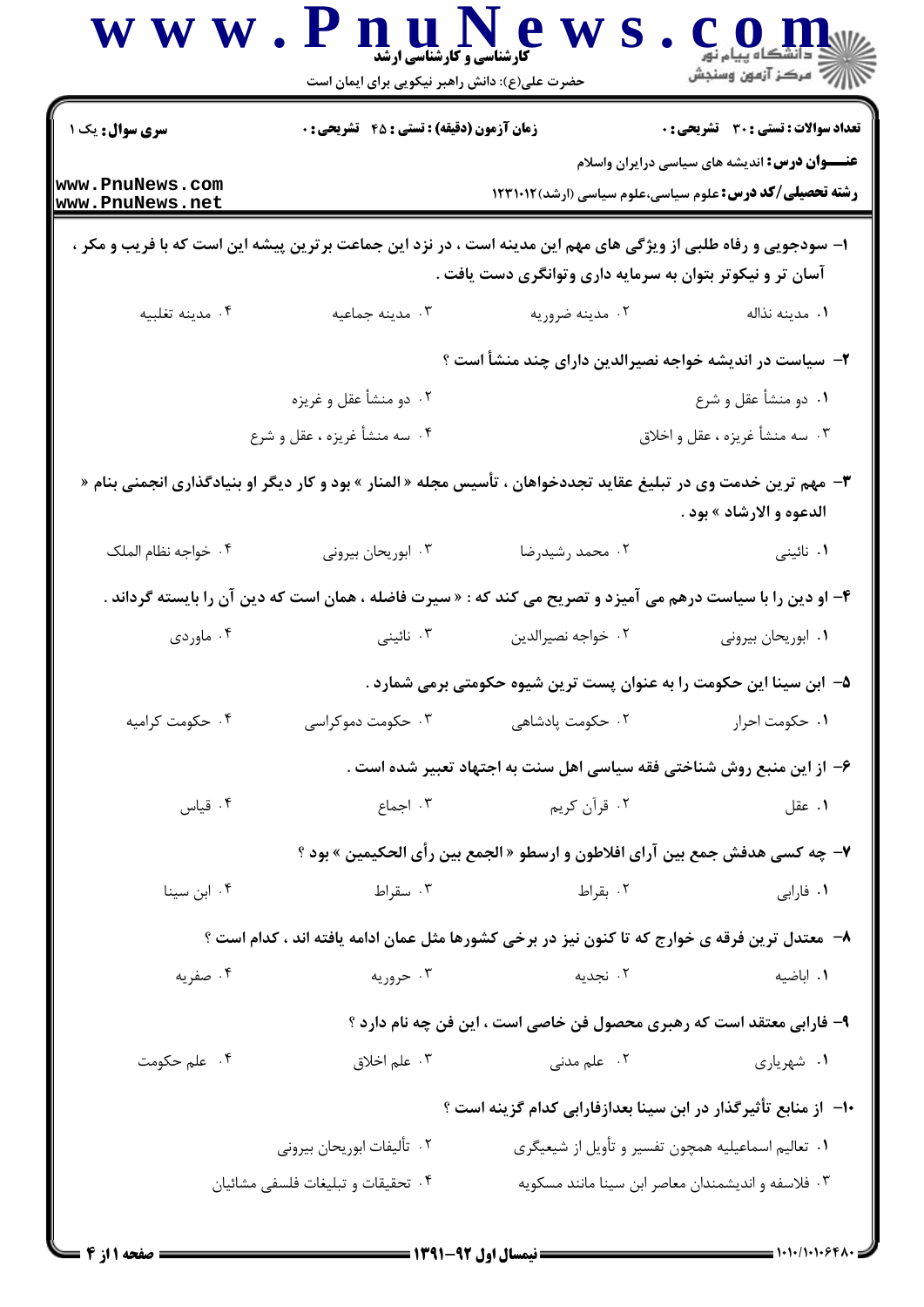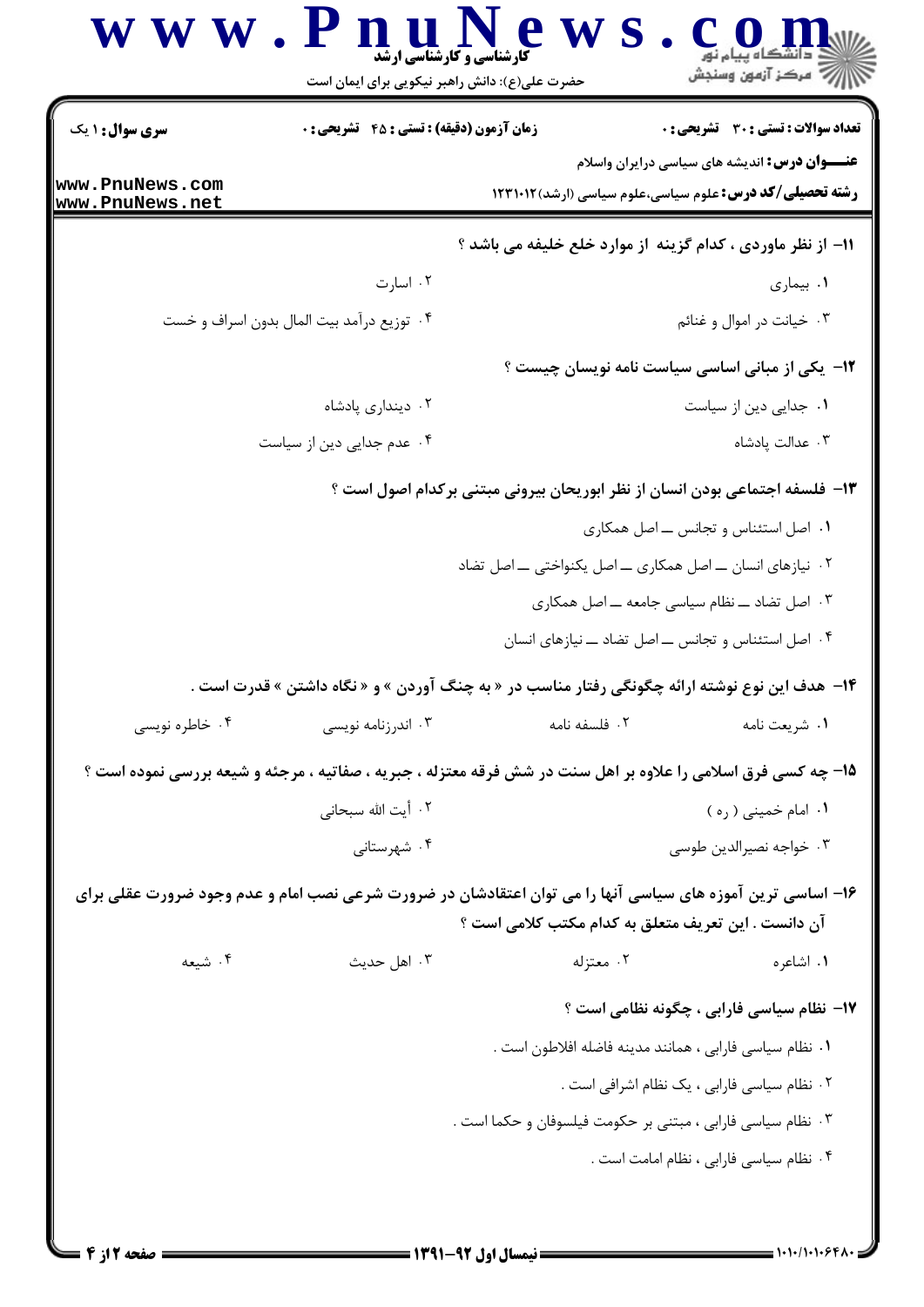|                                    |                                      |                                                                                                                                                                      | تعداد سوالات : تستى : 30 ٪ تشريحي : 0                |
|------------------------------------|--------------------------------------|----------------------------------------------------------------------------------------------------------------------------------------------------------------------|------------------------------------------------------|
| www.PnuNews.com<br>www.PnuNews.net |                                      | <b>رشته تحصیلی/کد درس:</b> علوم سیاسی،علوم سیاسی (ارشد)۱۲۳۱۰۱۲                                                                                                       | <b>عنـــوان درس:</b> اندیشه های سیاسی درایران واسلام |
|                                    |                                      | 18- از نظر غزالی ، اولین و بالاترین مرتبه از مراتب سیاست چیست ؟                                                                                                      |                                                      |
|                                    | ۰۲ سیاست وعاظ                        | ۰۱ سیاست حکام ( اعم از سلاطین ، خلفا و ملوک )                                                                                                                        |                                                      |
|                                    | ۰۴ حکومت پیامبران ( سیاست الانبیاء ) |                                                                                                                                                                      | ۰۳ سیاست علما ( علمای صالح )                         |
|                                    |                                      | ۱۹- چه کسی تمام سعی خود را صرف بیان راه و رسم فرمانروایی و « بهترین شیوه حفظ قدرت سیاسی » کرد ؟                                                                      |                                                      |
| ۰۴ غزالی                           | ۰۳ ماوردی                            | ۰۲ خواجه نصيرالدين                                                                                                                                                   | ٠١. خواجه نظام الملك                                 |
|                                    |                                      |                                                                                                                                                                      | ۲۰– از نظر نائینی کدام گزینه زیر صحیح است ؟          |
|                                    |                                      | ۰۱ حکومت برای آن که استبدادی نباشد ، باید موروثی باشد و یک سلطان عادل حکومت کند.                                                                                     |                                                      |
|                                    |                                      | ۰۲ مبدأ استحاله « حکومت اسلامی » ، حکومت و استیلای خلفا بود .                                                                                                        |                                                      |
|                                    |                                      | ۰۳ حکومت برای آن که استبدادی نباشد ، باید ولایتی باشد و ولایت و حکومت ، انتصابی و منوط به نصب الهی است .                                                             |                                                      |
|                                    |                                      | ۰۴ ولایت و حکومت ، انتخابی است و تنها از طریق مردم ولی انتخاب می شود و رأی ملت اساس حکومت است .                                                                      |                                                      |
|                                    |                                      | <b>۲۱</b> - وی در گزینه « مکاتب سیاسی اسلام بر اساس تجزیه و تحلیل تاریخ اسلام » جای دارد .                                                                           |                                                      |
| ۰۴ ابن رشد                         | ۰۳ ابن سینا                          | ۰۲ ابن خلدون                                                                                                                                                         | ۰۱ فارابی                                            |
|                                    |                                      | ۲۲– او به معلم ثانی معروف است و عده ای او را فیلسوفی التقاطی می دانند و در آثارش توجه به مسائل عرفانی بسیار زیاد دیده                                                |                                                      |
|                                    |                                      |                                                                                                                                                                      | می شود .                                             |
| ۰۴ ابن سینا                        | ۰۳ سقراط                             | ٠٢ فارابي                                                                                                                                                            | ۰۱ ارسطو                                             |
|                                    |                                      | <b>۲۳</b> - تدوین این کتاب خواجه نصیرالدین تحولی در حکمت عملی و اندیشه سیاسی ایجاد کرد و این اثر در اصل ترجمه « تهذیب<br>الاخلاق و طهاره الاعراق مسکویه رازی » است . |                                                      |
|                                    | ٠٢ قواعدالعقايد                      |                                                                                                                                                                      | ٠١. تجريدالعقايد                                     |
|                                    | ۰۴ شرح اشارات بوعلی سینا             |                                                                                                                                                                      | ۰۳ اخلاق ناصری                                       |
|                                    |                                      | 34- وی با تأسیس اصول فقه ، بنیاد روش شناختی فقه و فقه سیاسی را با تمام ویژگی ها و نتایج آن تدارک کرد .                                                               |                                                      |
| ۰۴ حنبلی                           | ۰۳ حنفی                              | ۲. شافعي                                                                                                                                                             | ۰۱ مالکی                                             |